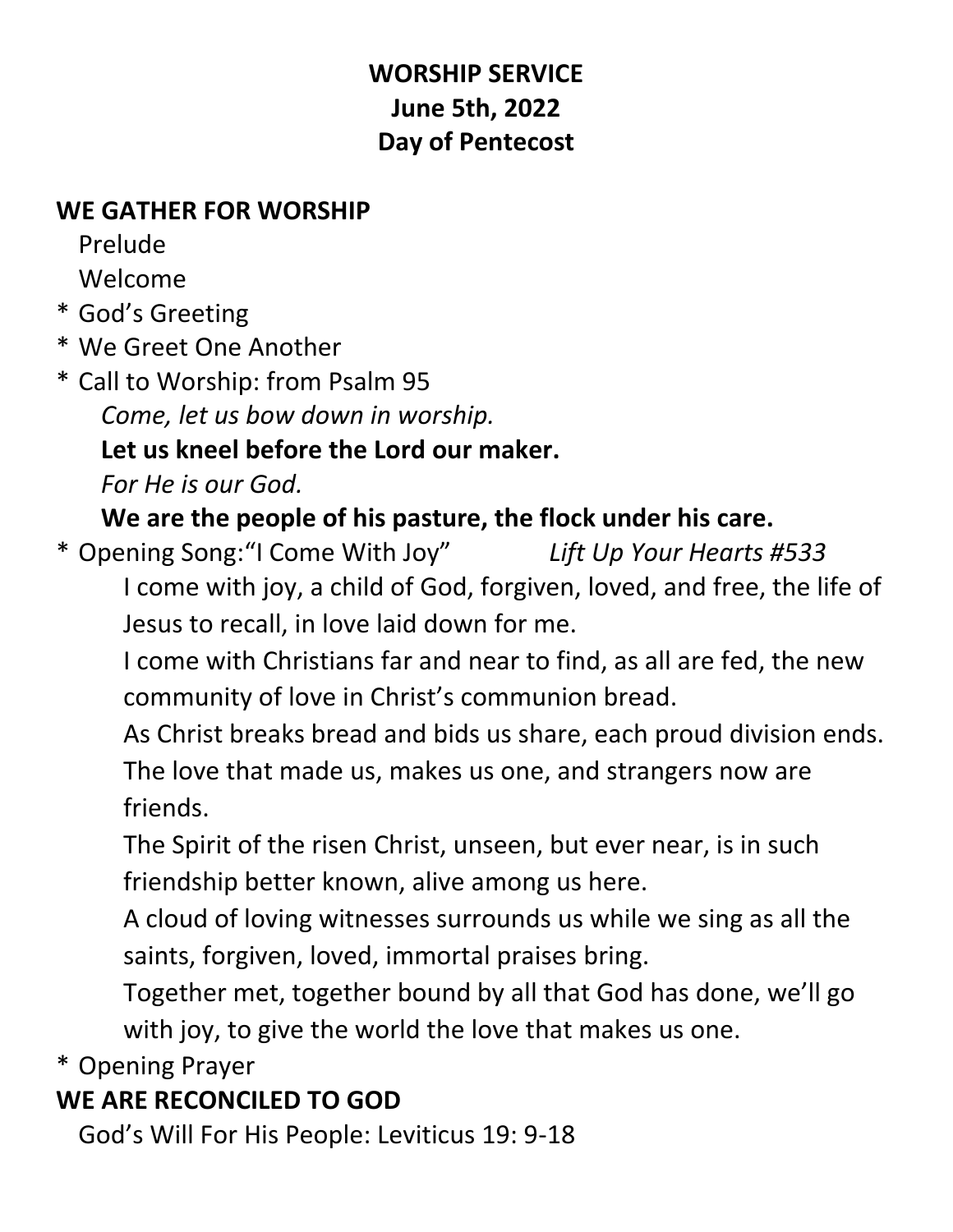*"When you reap the harvest of your land, do not reap to the very edges of your field or gather the gleanings of your harvest. Do not go over your vineyard a second time or pick up the grapes that have fallen. Leave them for the poor and the foreigner. I am the Lord your God. Do not steal. Do not lie. Do not deceive one another. Do not swear falsely by my name and so profane the name of your God. I am the Lord. Do not defraud or rob your neighbor. Do not hold back the wages of a hired worker overnight. Do not curse the deaf or put a stumbling block in front of the blind, but fear your God. I am the Lord. Do not pervert justice; do not show partiality to the poor or favoritism to the great, but judge your neighbor fairly. Do not go about spreading slander among your people. Do not do anything that endangers your neighbor's life. I am the Lord. Do not hate a fellow Israelite in your heart. Rebuke your neighbor frankly so you will not share in their guilt. Do not seek revenge or bear a grudge against anyone among your people, but love your neighbor as yourself. I am the Lord."*

Song of Entrusting"Gift of Finest Wheat" *Lift Up Your Hearts #815* You satisfy the hungry heart with gift of finest wheat. Come, give to us, O saving Lord, the bread of life to eat.

As when a shepherd calls his sheep, they know and heed his voice; so when you call your family, Lord , we follow and rejoice. You satisfy the hungry heart with gift of finest wheat. Come, give to us, O saving Lord, the bread of life to eat.

With joyful lips we sing to you our praise and gratitude, that you should count us worthy, Lord, to share this heavenly food. You satisfy the hungry heart with gift of finest wheat. Come, give to us, O saving Lord, the bread of life to eat.

Is not the cup we bless and share the blood of Christ out-poured? Do not one cup, one loaf declare our oneness in the Lord? You satisfy the hungry heart with gift of finest wheat. Come, give to us, O saving Lord, the bread of life to eat.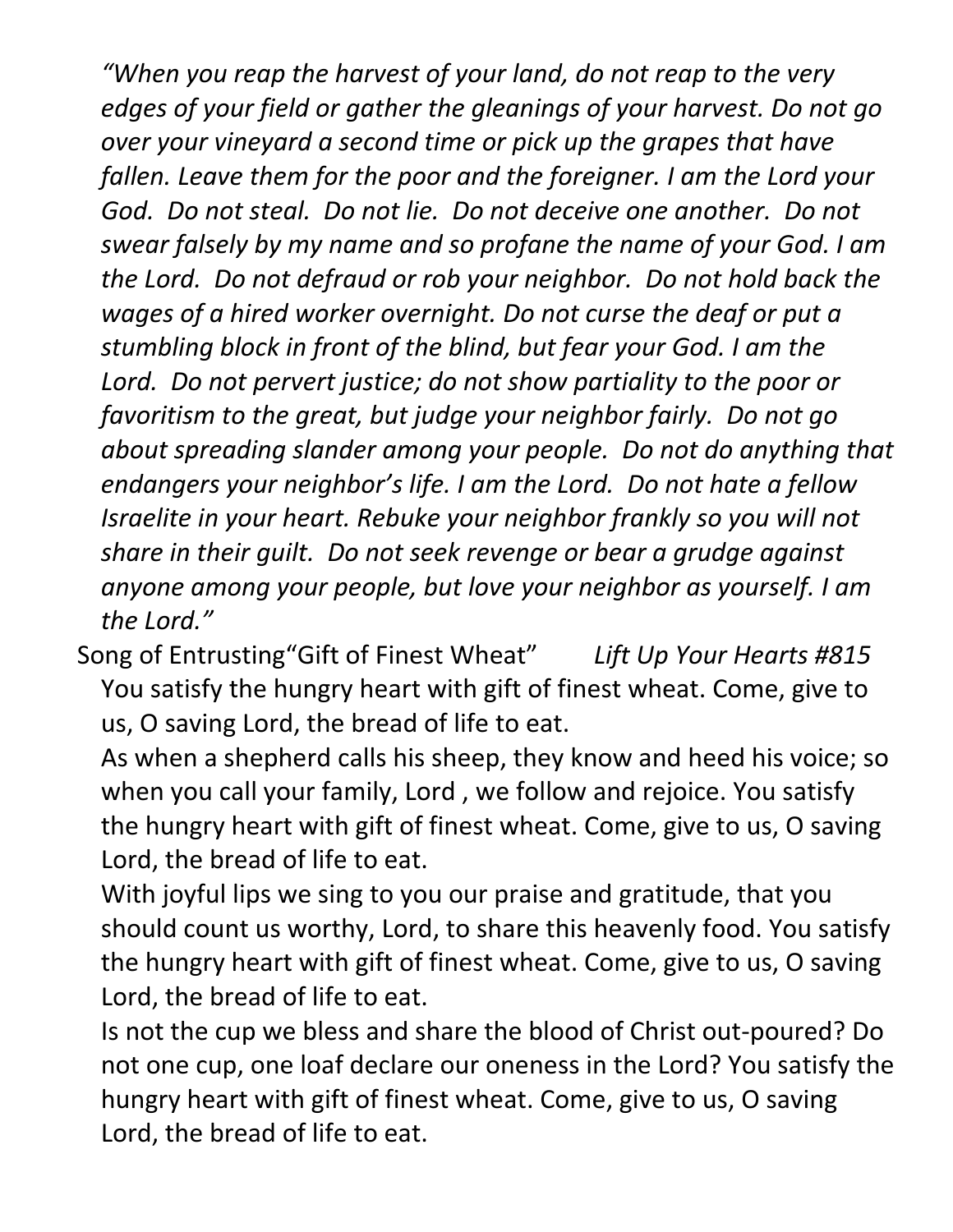The mystery of your presence, Lord, no mortal tongue can tell: whom all the world cannot contain comes in our hearts to dwell. You satisfy the hungry heart with gift of finest wheat. Come, give to us, O saving Lord, the bread of life to eat.

You give yourself to us, O Lord; then selfless let us be to serve each other in your name in truth and charity. You satisfy the hungry heart with gift of finest wheat. Come, give to us, O saving Lord, the bread of life to eat.

Congregational Prayer

## **WE HEAR GOD'S WORD**

Children's Message

Scripture Reading: Acts 2:1-4, 14-21, 42-47

Message:

The Risen Christ Among His People

- 1. With us in the person of the spirit
- 2. With us in the opening of the word
- 3. With us in the breaking of the bread

## **WE RESPOND TO GOD'S WORD**

Prayer of Application

\* Song of Response "Spirit, Spirit of Gentleness" *Lift Up Your Hearts #238* Spirit, Spirit of gentleness, blow through the wilderness, calling and free; Spirit, Spirit of restlessness, stir me from placidness. Wind, Wind on the sea.

You moved on the waters, you called to the deep; then you coaxed up the mountains from the valleys of sleep, and over the eons you called to each thing, "Awake from your slumbers and rise on our wings." Spirit, Spirit of gentleness, blow through the wilderness, calling and free; Spirit, Spirit of restlessness, stir me from placidness. Wind, Wind on the sea.

You swept through the desert, you stung with the sand, and you gifted your people with a law and a land; and when they were blinded with idols and lies, then you spoke through your prophets to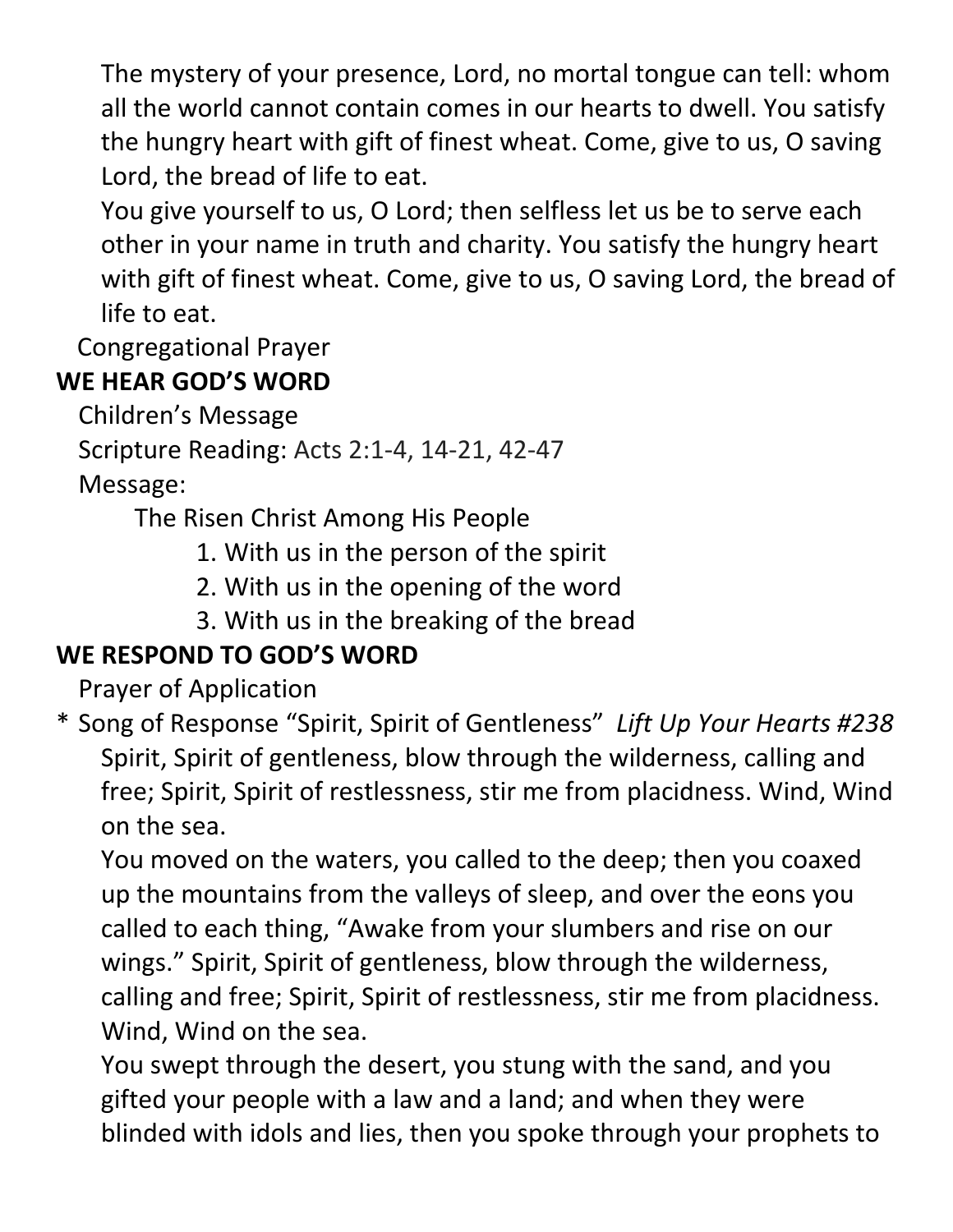open their eyes. Spirit, Spirit of gentleness, blow through the wilderness, calling and free; Spirit, Spirit of restlessness, stir me from placidness. Wind, Wind on the sea.

You sang in a stable, you cried from a hill; then you whispered in silence when the whole world was still. And down in the city you called once again, when you blew through your people on the rush of the wind. Spirit, Spirit of gentleness, blow through the wilderness, calling and free; Spirit, Spirit of restlessness, stir me from placidness. Wind, Wind on the sea.

You call from tomorrow, you break ancient schemes; from the bondage of sorrow all the captives dram dreams; our women see visions, our men clear their eyes. With bold new decisions your people arise. Spirit, Spirit of gentleness, blow through the wilderness, calling and free; Spirit, Spirit of restlessness, stir me from placidness. Wind, Wind on the sea.

### **WE CELEBRATE CHRIST'S PRESENCE WITH US**

The Scriptural Teaching Regarding the Supper \* Hymn of Invitation "Table of Plenty" *Lift Up Your Hearts #808* Come to the feast of heaven and earth! Come to the table of plenty! God will provide for all that we need, here at the table of plenty. O come and sit at my table where saints and sinners are friends. I wait to welcome the lost and lonely to share the cup of my love. Come to the feast of heaven and earth! Come to the table of plenty! God will provide for all that we need, here at the table of plenty. O come and eat without money; come to drink without price.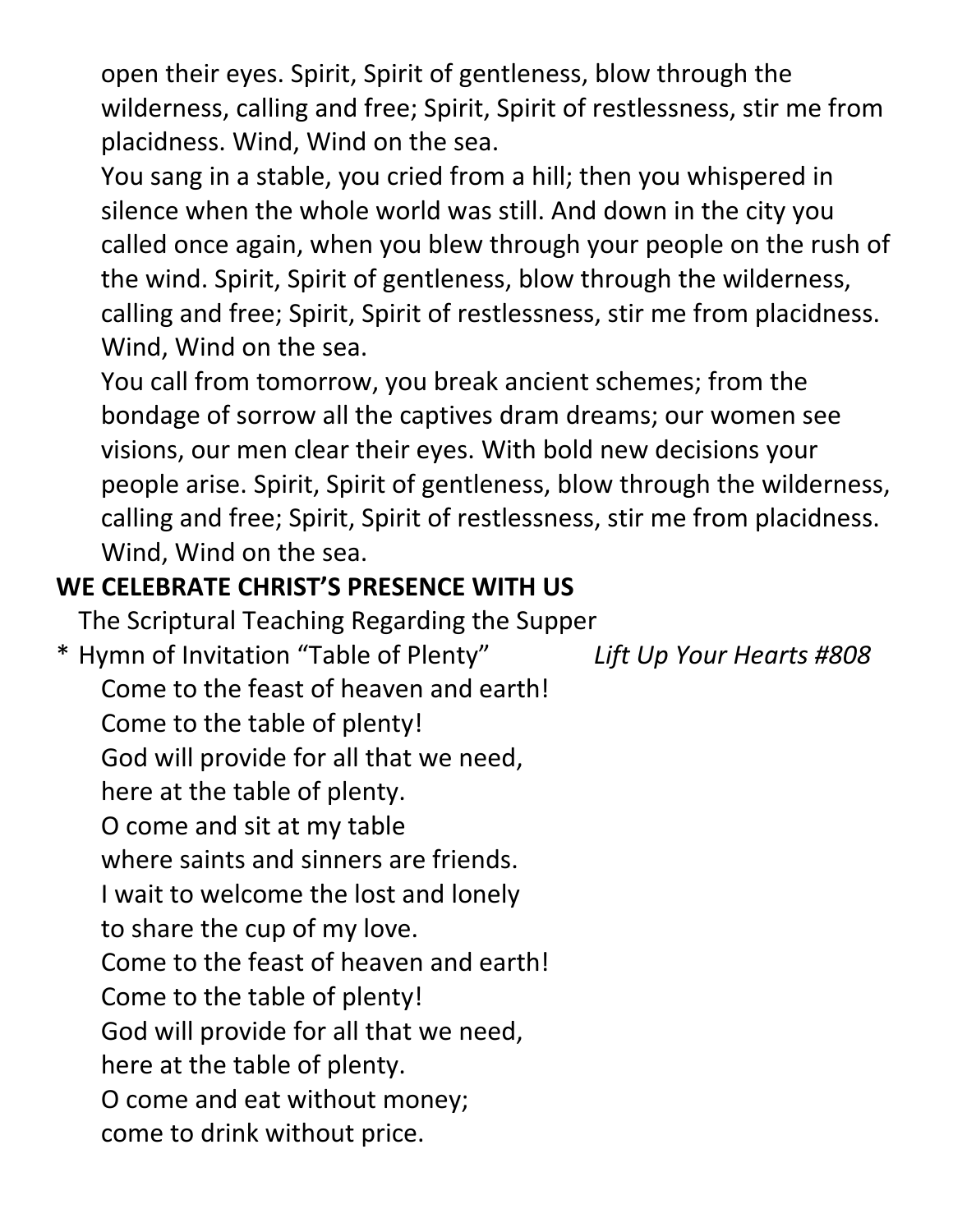my feast of gladness will feed your spirit with faith and fullness of life. Come to the feast of heaven and earth! Come to the table of plenty! God will provide for all that we need, here at the table of plenty. My bread will ever sustain you through days of sorrow and woe. My wine will flow like a sea of gladness to flood the depths of your soul. Come to the feast of heaven and earth! Come to the table of plenty! God will provide for all that we need, here at the table of plenty. Your fields will flower in fullness; your homes will flourish in peace. For I, the giver of home and harvest, will send my rain on the soil. Come to the feast of heaven and earth! Come to the table of plenty! God will provide for all that we need, here at the table of plenty Celebration of Holy Communion Communion Song:"Eat This Bread" *Lift Up Your Hearts #818* (Sing during the passing of the bread) Eat this bread, drink this cup; Come to Christ and never be hungry. Eat this bread, drink this cup; Trust in Christ and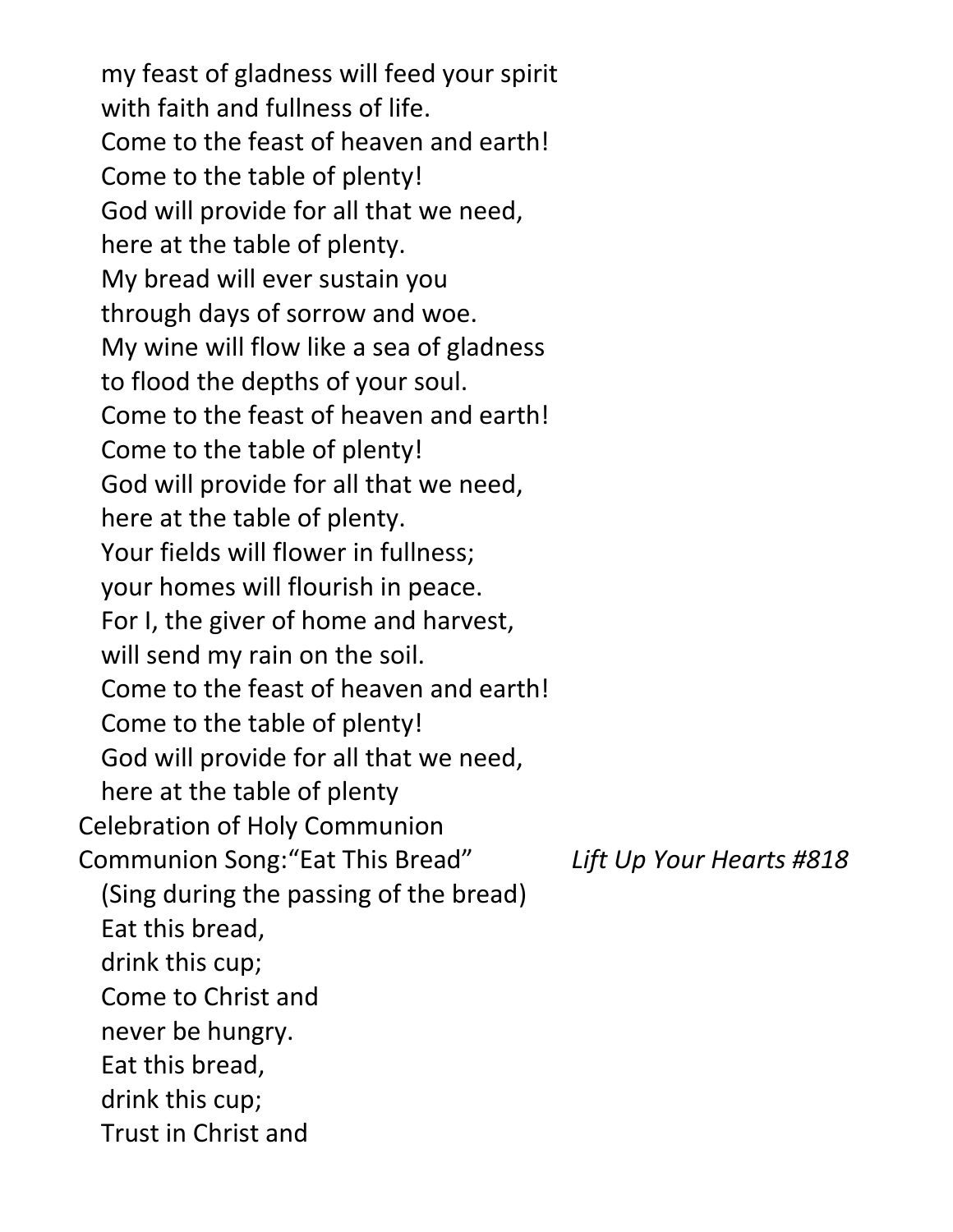you will not thirst. Prayer of Thanksgiving

### **WE DEPART TO SERVE**

\* Blessing

\* Closing Song

"Go My Children, With My Blessing" *Lift Up Your Hearts #946* Go, my children, with my blessing, never alone.

Waking, sleeping, I am with you; you are my own.

In my love's baptismal river I have made you mine forever.

Go, my children, with my blessing; you are my own.

Go, my children, sins forgiven, at peace and pure.

Here you learned how much I love you, what I can cure.

Here you heard my dear Son's story; here you touched him, saw his glory.

Go my children, sins forgiven, at peace and pure.

Go, my children, fed and nourished, closer to me.

Grow in love and love by serving, joyful and free.

Here my Spirit's power filled you; here his tender comfort stilled you. Go my children, fed and nourished, joyful and free.

Postlude

\*Please stand if you are able.

Children's Message: Jeff Kopaska

Message: Rev. Tom Niehof

Musicians: Andrew Friend, Laura Hufford, Tara Tilstra

### **Today's Activities**

9:30 a.m. Morning Worship

10:30 a.m. Fellowship Time

## **ANNOUNCEMENTS 6/5/22**

Communion: Today we celebrate the Lord's Supper. Congregation of Jesus Christ, the Lord has prepared his table for believers. If you are sorry for your sins and follow Jesus Christ as your Savior and Lord, you are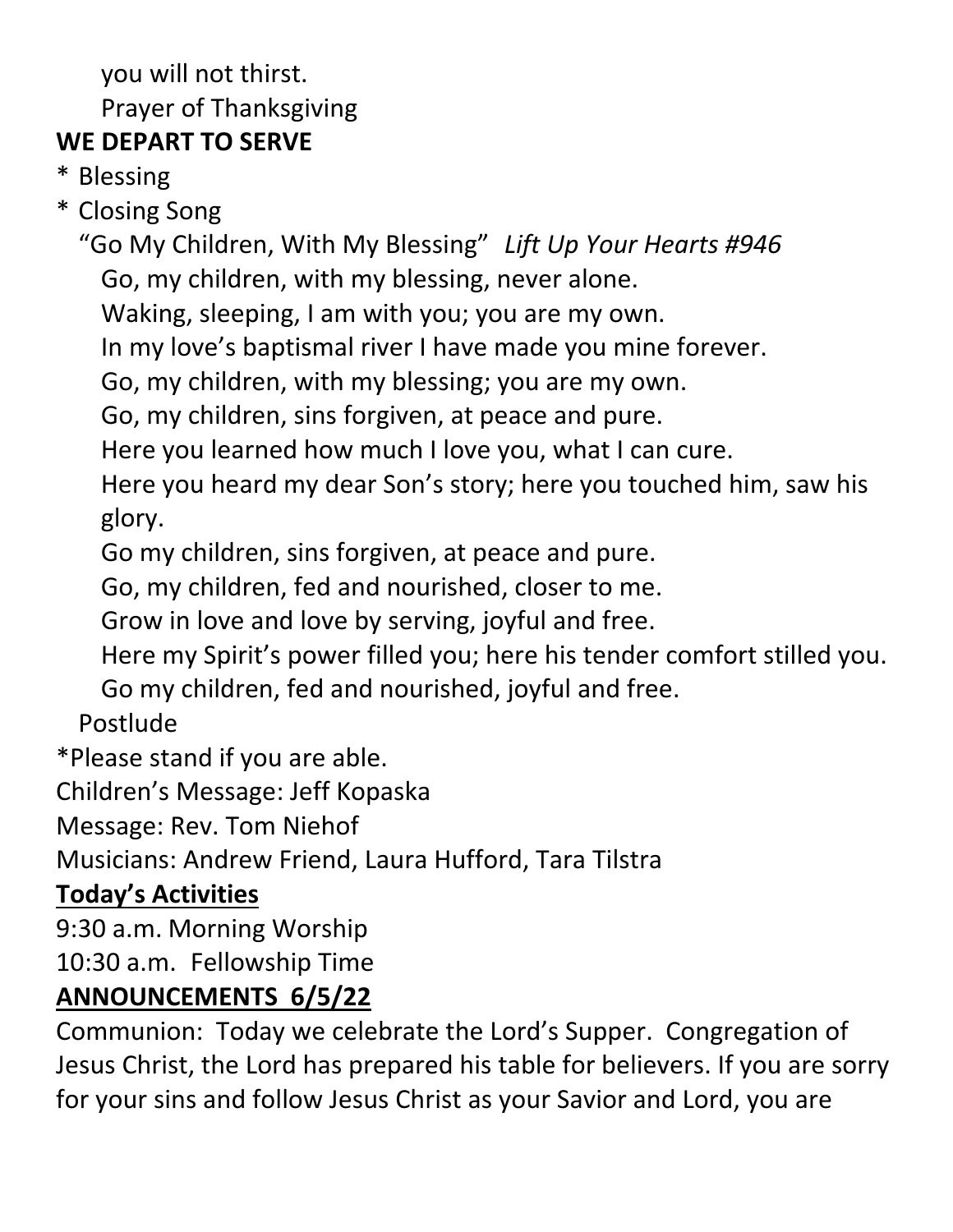invited to come to his table. Through this celebration, we remember that:

- a. The Lord's Supper is a thanksgiving to God.
- b. The Lord's Supper is a memorial of Christ.
- c. The Lord's Supper is a participation in the body and the blood of Christ.
- d. The Lord's Supper signifies the work of the Spirit.
- e. The Lord's Supper seals the present and coming kingdom of God.

Arrangements for Wayne are as follows, there will be a visitation at Reiman Gardens Thursday, June 9<sup>th</sup>, from 4-7 pm. Memorial Celebration of life will be at TCRC on Friday, June  $10<sup>th</sup>$  at 1 pm. Please keep Elanor and family in your prayers through these times. Cards can be sent to Eleanor Ostendorft at 1201 SE Mill Pond Ct. #442, Ankeny, IA 50021

The special offering this week**, June 5th**, will be for **World Renew,** which helps alleviate long-term poverty through integrated programs in health, agriculture, income-earning, literacy, and leadership development. Your prayers, involvement, and contributions make this work possible!

**Christian Education Assistance Fund**: Applications are being accepted for the Christian Education Fund for the 2022-2023 school year. Applications are available on the table outside the office. Complete the application and return it to a deacon or place in the manilla envelope on the counter in the office by **June 12.**

**On June 12th** after the service, join us to celebrate the end of the school year and welcome summer with a church **'brunch' potluck**! Elder groups are asked to provide, if able-A-G and H-K=Breakfast main dish (egg bake, French toast bake, sausage links, scrambled eggs, yogurt); L-S and T-Z=sides (fresh/frozen fruit, granola, cheese tray); Juice, milk and coffee provided by the education committee

**A special offering** will be taken for the Christian Education Assistance Fund on **June 12**. Please consider the church's commitment to this fund. The program goal: *To fulfill our promise made at Baptism to nurture and*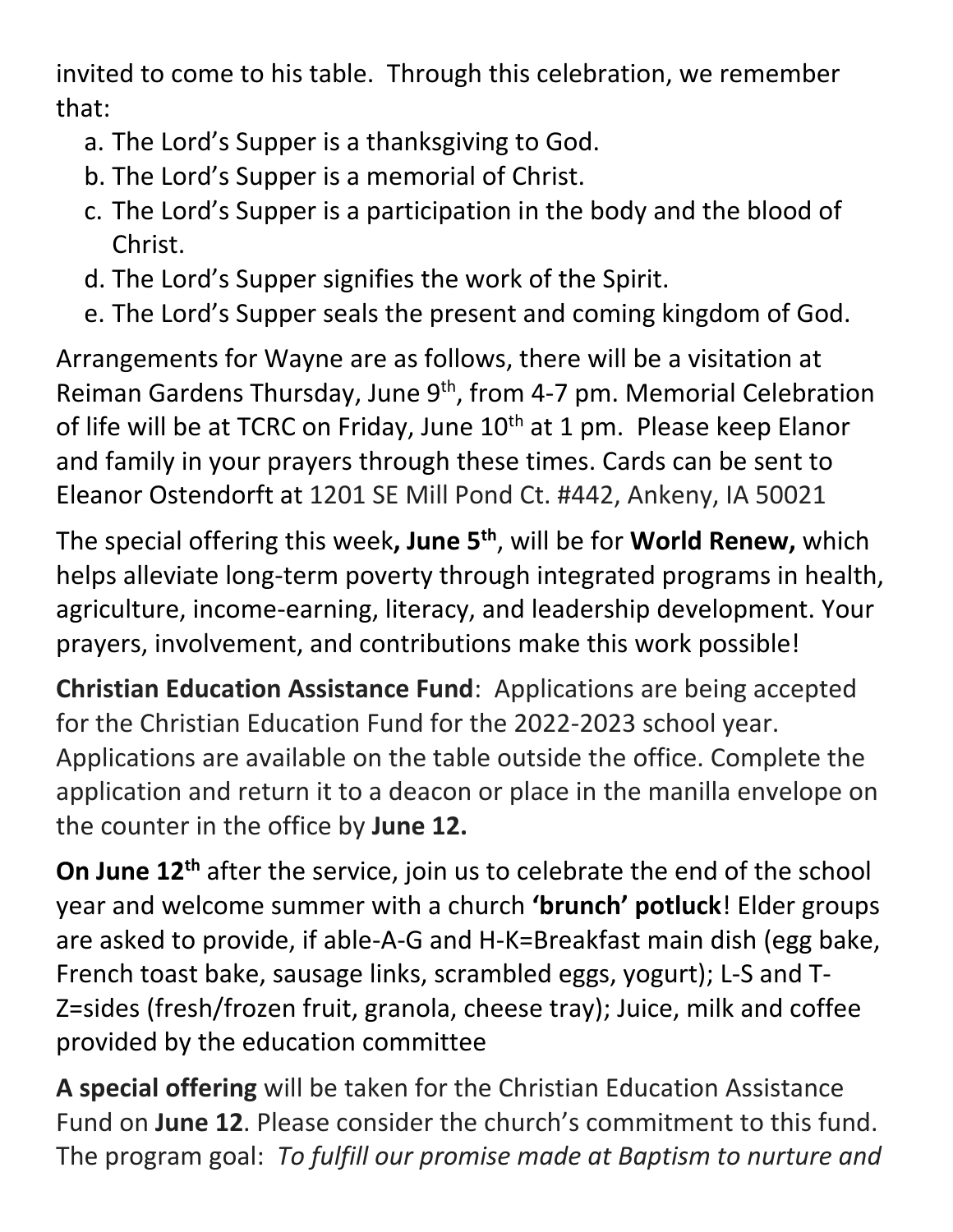*train children in the faith and encourage them in the fellowship of believers to be Christ's disciples.*

Please be in prayer for the **Christian Reformed Church's synod** this summer. It will meet in Grand Rapids, Mi from **June 10 – June 16.** Tyler Helfers and Paul Kleinwolterink from our church, and Pastor SJ Kim from the Ames Korean CRC, will be serving as delegates for Classis Northcentral Iowa.

Reminder that **Primary elections** will be **June 7th from 7 am to 8 pm** here at the church.

Next **Council** meeting will be **June 8th** .

**Midwest Basic Bible Camp:IS HAPPENING THIS YEAR.** Camp will be August  $8<sup>th</sup>$  through the 12<sup>th</sup> at Pine lake.

[https://pinelakecamps.org/summercamp/dates.](https://pinelakecamps.org/summercamp/dates) Sign up sheets are in the office. There is a flyer on the table by the office If you have more questions, please ask Pam Whitney, or contact the Travis or Lance.(Emails below)

**Midwest Basic Bible Camp:** Attention, we are seeking a Nurse, Cabin Leaders, and other Volunteers for Midwest BASIC Bible Camp 2022 (August 8-12). Whether it's for one day or the entire week, we want your help to make the biggest impact we can on our Classis Youth Kids. If you or someone you know is interested, then please reach out to Travis Konig or Lance Hillenga. Camp dates are August  $8<sup>th</sup>$  through the  $12<sup>th</sup>$ 

**CPH Reads** is live for 2022! From today through August 12, kids can report their reading and earn points to have a chance to win CPH Prizes. All you need to do is register your readers at [cph.org/reads](https://communication.cph.org/e3t/Ctc/DH+113/c359504/VVQhsJ7gHCr6W6gpsVY8qF79JW4vJbXQ4KLQWQN9k7M9h3q3n5V1-WJV7CgZdRW8bY8LS5BnSHJW5xwhBg8X-B6zVGCD7K9m0kSVW1d-MBR4qnv1xW12PMXq70pBbgW8q90Kb6WZ0F_VWJG-D8slZlbW7Fngrp4gjpM7W2dC1W15TWT09W5w1GPx8W9zGHN2tJGRkYFDVFW4k1Zcf7jbz8vVFLKy55h-vHDW73rvFj6tzS3YW1qX6zs5_xwF0W6FDvBp8zQVDYW3SVzyd6Rv2D5W4xk2Cd6B1CVMW4H_RJH1sxP4KW2xSFp738gbNH36TH1) and get started!

## **SMALL GROUPS & SUNDAY SCHOOL**

**Breakfast Club** meets on the 2nd and 4th Wednesdays at the Lincoln Center HyVee at 8:30 AM.

**UFO** - Meets on the Third Monday of each month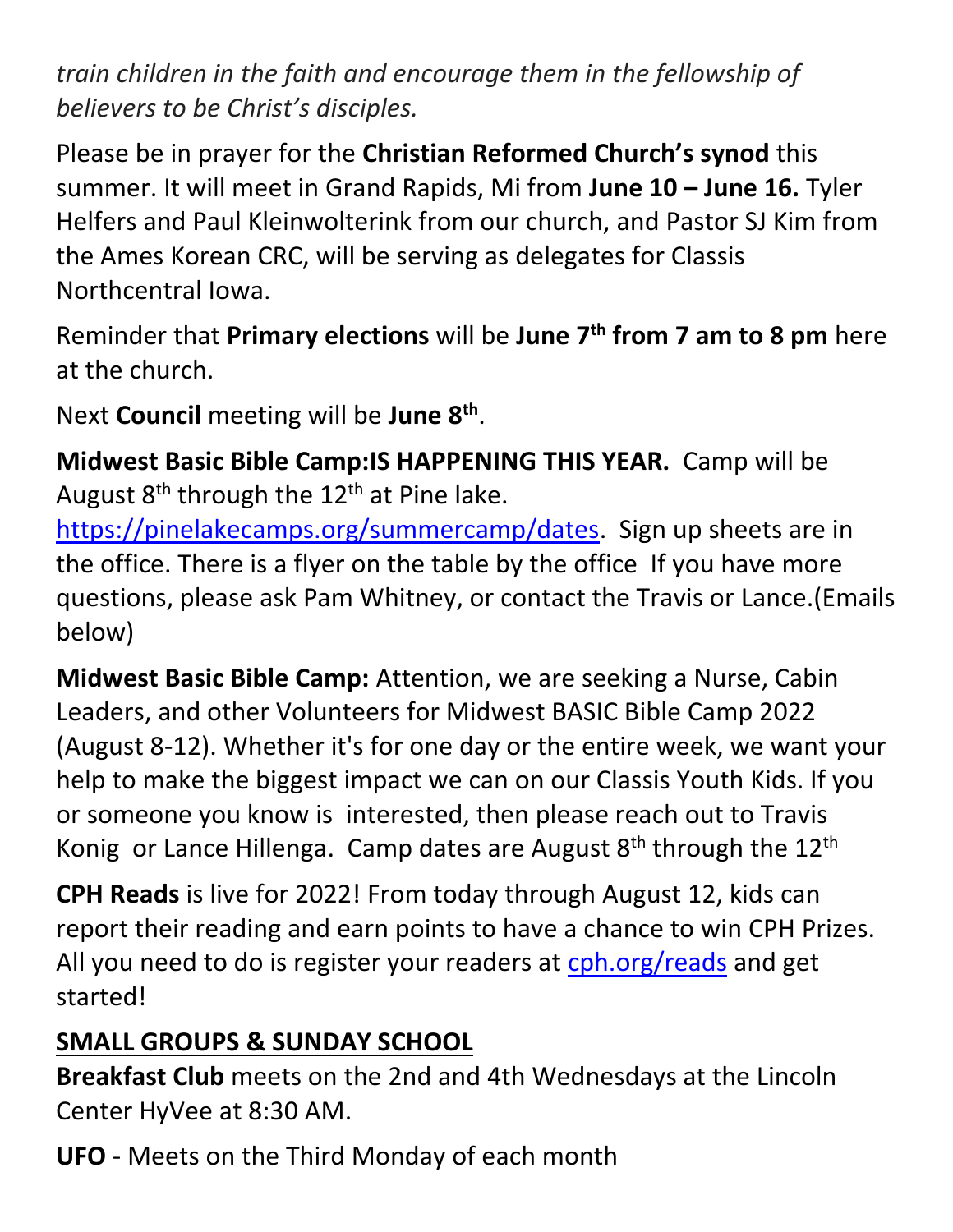**Women's Bible Study** – Meets the first Monday of the month, June 6<sup>th</sup> at 9 am.in the fellowship hall. We will be studying the faith practice of Celebration - Delight in Action. Why do we celebrate? to have a good time?

How do we celebrate? looking back with gratitude, and forward with hope? Does every act of celebration, large or small; weddings, graduations, beauty of a sunset, anchor us in God's deeper story?

Study sheets are on the table by the office for all to take. Everyone is invited to meet for a time of discussion and fellowship.

### **DENOMINATION ANNOUNCEMENTS**

### **The Banner**

**Get The Banner Straight to Your Inbox** - The Banner, the magazine of the CRC, will send you news, features, and columns straight to your email inbox! Sign up for the weekly e-newsletter by visiting thebanner.org/signup. While you're there, you can sign up to receive The Banner print magazine straight to your door as well!

[TheBanner.org/signup](file:///C:/Users/offic/Dropbox/TCRC%20Documents/1Sundays/TheBanner.org/signup)

### **ReFrame Ministries**

**Understanding Pentecost** - Check out the new kids' devotion at www.kidscorner.net. The Spirit came in a powerful way and filled the people. That's because we serve a powerful God! The wind and fire are symbols for God's presence. Listen now at kidscorner.net and check out all the new content.

**Sharing Your Faith Relies on the Holy Spirit** - The events of Pentecost are significant for our ability to share our faith still today. Join Groundwork as we study this story in Luke 24:45-49, John 15:26-27, Acts 1:4-5, Acts 2:1- 41, and Acts 10:44-48 and discover the power the Holy Spirit provides us to follow Jesus command to share our faith and make disciples for him. Listen now at GroundworkOnline.com and subscribe to Groundwork's weekly emails for future episodes.